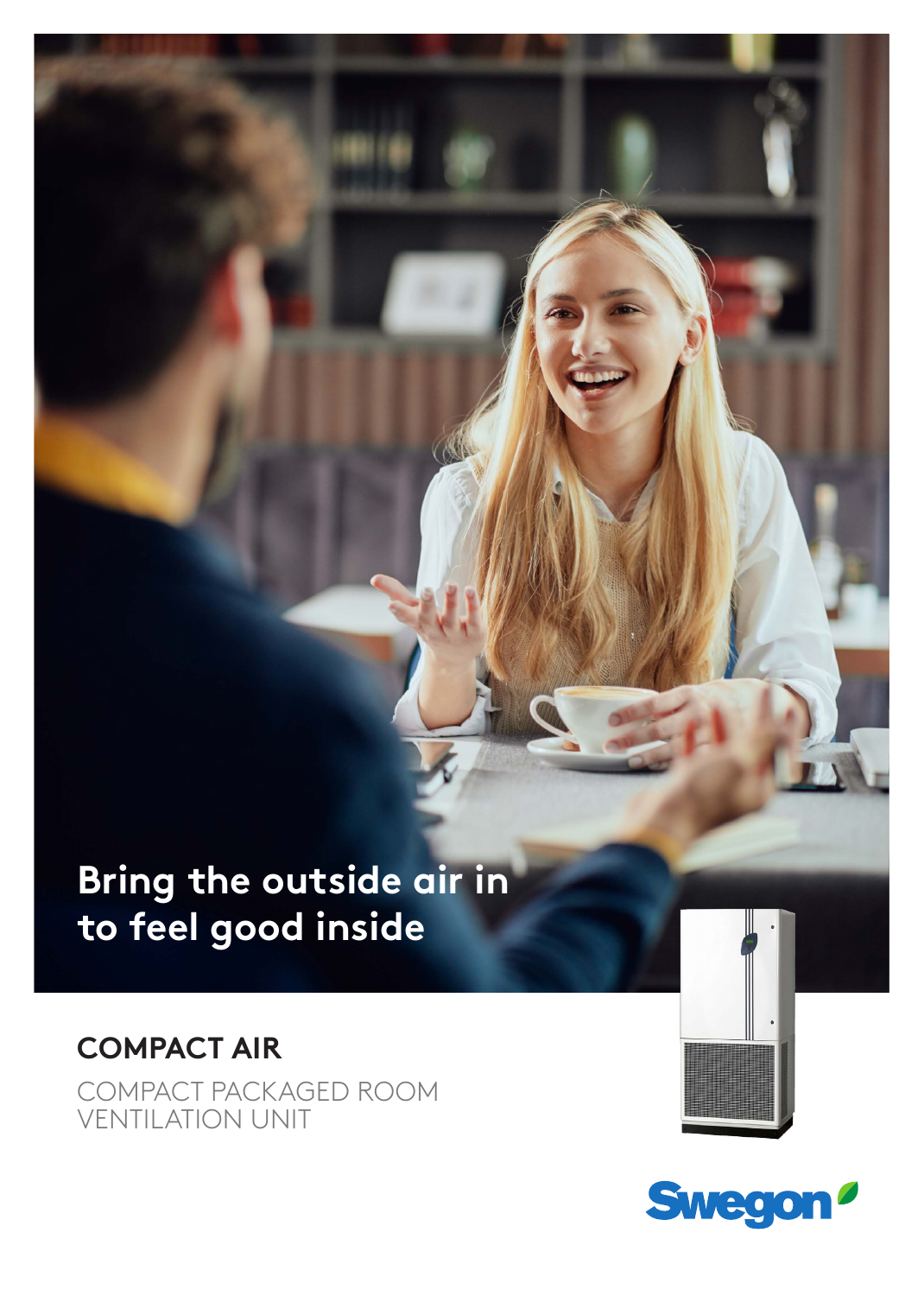

# Why **Ventilate?**

**Ventilation** has always been important, for the health of the building and the occupants, but never more so than now. Latest guidelines from the World Health Organisation and others suggests that viruses can be transmitted via the air in a room and cause harm in just the same way other contaminants and pollutants such as bad odours, CO2, and excessive moisture can do. It is therefore critical that indoor spaces are well ventilated, to change the air within the room as quickly and effectively as possible.

This can be done by simply opening a window of course, but whilst outdoor air is a good thing, if it is unfiltered it may bring with it new pollutants such as nitrous oxide from traffic fumes, as well as noise. Throughout the majority of the year, opening the window will also mean losing expensive heat from the room.

COMPACT Air from Swegon solves all these problems. COMPACT Air extracts stale and polluted room air and replaces it with filtered outdoor air, with the heat in the extracted air being recovered by a thermal wheel heat recovery device of up to 85% efficiency.

# **COMPACT Air** Simple ventilation

**COMPACT Air** is a complete packaged ventilation unit that can be installed directly in the room to be ventilated.

Installation could not be much more simple. Openings should be made in the external wall for the two ducts, one to bring fresh outdoor air in and one to let stale extract air out, and the unit connected to a standard mains power supply. The installation work can be carried out very quickly and easily and the unit can be operational in just a few hours.

COMPACT Air can be quickly and easily installed to provide comfort ventilation in:

- Classrooms
- Day nurseries
- Conference halls
- Offices
- Opticians
- Dental surgeries
- Care homes
- Shops
- Pubs
- Restaurants
- 
- and more

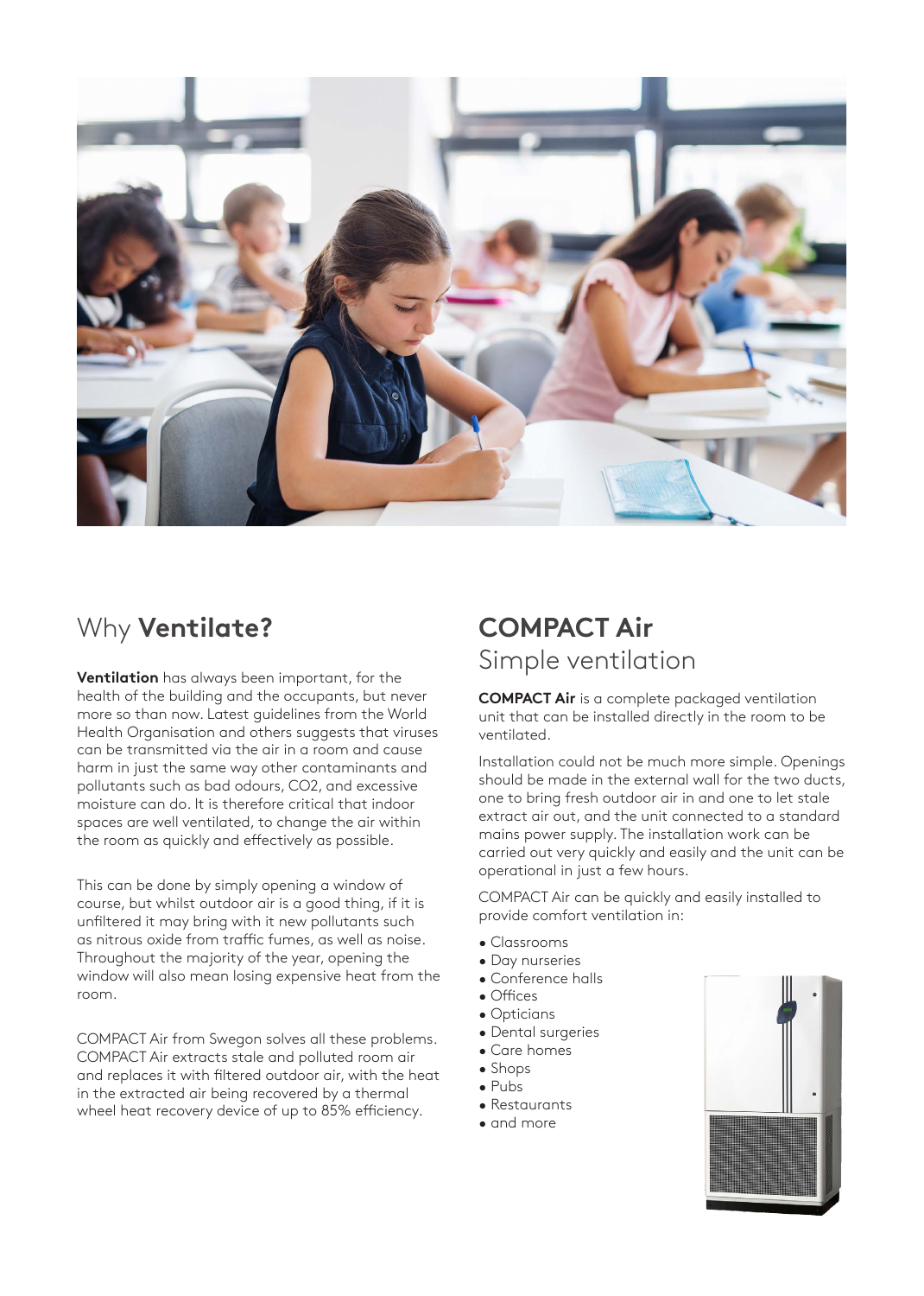

# Why should I choose **COMPACT Air?**

The units can be installed quickly and easily and this involves minimal strain on the business operations while the installation is in progress. The only work required involves forming the openings in the external wall for the outdoor air and exhaust air ducts as well as connecting the unit to the mains electric supply.

### **/03** Optimal Operating Economy

COMPACT Air achieves optimal operating economy thanks to their energy saving fans, effective heat recovery and complete control of temperatures, airflows and operation periods as well as economic control functions. This lowers the costs of operation whilst ensuring comfortable ventilation rates are achieved.

### **/01** Simple Installation **/02** Economical Control Functions

A large number of functions integrated into the control system are ready to be activated, many of which offer unique opportunities for saving energy. The air handling units are ready to be connected to most existing building management systems. Communication can also take place directly in a network via an ordinary web browser.

### **/04** Effective Ventilation

Compact Air uses the displacement ventilation principle to provide effective ventilation and to lift contaminants from the space via naturally rising air currents, without creating any draught.